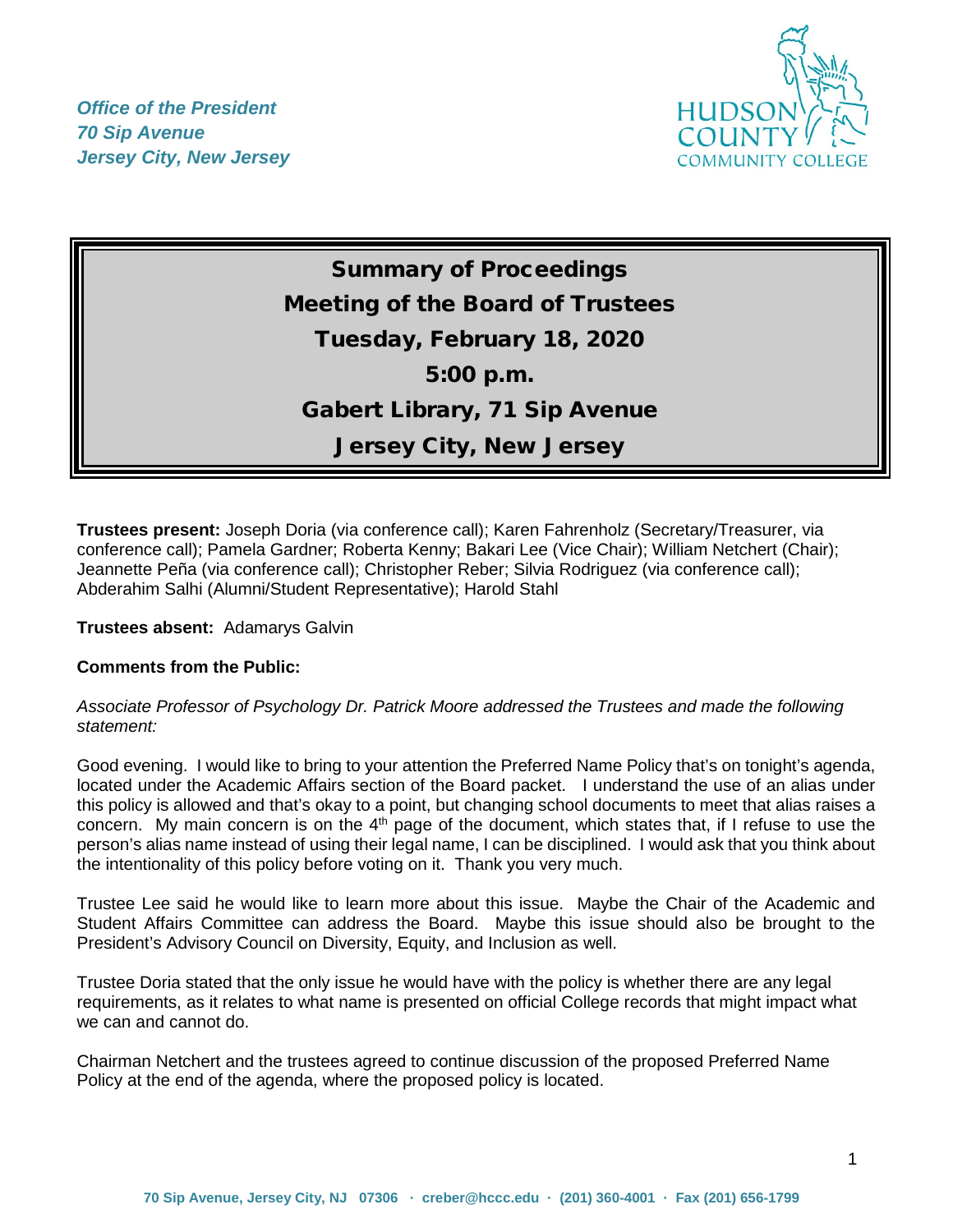## **Awards, Recognitions and Special Reports**

1. *Student Government Association President's Report* 

*Student Government Association President Warren Rigby offered the following remarks.*

The spring semester started with the Mix and Mingle event held at the Journal Square Campus. The SGA distributed Lucky Bamboo Plants and Bath Bombs. This week at the North Hudson Campus, we will hold the same event in conjunction with the Student Involvement Fair.

The SGA is 100% live on the recycling program at HCCC. I want to thank Ilya Ashmyan, Phi Theta Kappa, and everyone who partnered with Student Government. Our next focus is to educate our students as to what is considered recyclable versus what isn't. We are working with the ACC Space and Facilities Committee to see what that education piece should look like as a whole.

We are still in the infancy stages of planning the student versus teacher kick ball game. We are hoping to schedule it sometime during the month of April. The goal is to turn it into an end of the semester celebration. It will be an opportunity to create another great tradition here at the College.

*2. All College Council President's Report* 

*All College Council Vice President Angela Tuzzo offered the following report.*

The College Life Committee has assigned subcommittees to plan the following events for faculty and staff:

- 2<sup>nd</sup> Annual Paint and Sip
- End of Spring Boat Cruise (to build on faculty and staff bonding)
- In collaboration with the Office of Human Resources, the College Life Committee will create an HCCC team for the May 9 Susan G. Komen Walk for Breast Cancer at Liberty State Park.

The Development & Planning Committee has decided to redo the Dollars for Scholars/Assistance Program for students, which includes Instructors helping students complete scholarship forms.

The Student Affairs Committee is looking further into the needs of child care for students, and Committee members are revising the Children on Campus Policy to be more welcoming, especially in emergency situations.

• The Committee has submitted all research and data to President Reber, and a Child Care Taskforce, led by Vice President for Student Affairs and Enrollment Lisa Dougherty, will be taking action based on the recommendations submitted by the Student Affairs Committee.

The Academic Affairs Committee has designed a survey to assess the needs and potential usage of the Testing Center as a make-up Testing Center. The survey will be distributed to the College community.

• The Library shared information on new APA and MLA quidelines that have been released along with the upcoming workshops they will provide. Faculty library guidelines will be implemented to improve uniformity across all disciplines regarding usage of the formats in student work.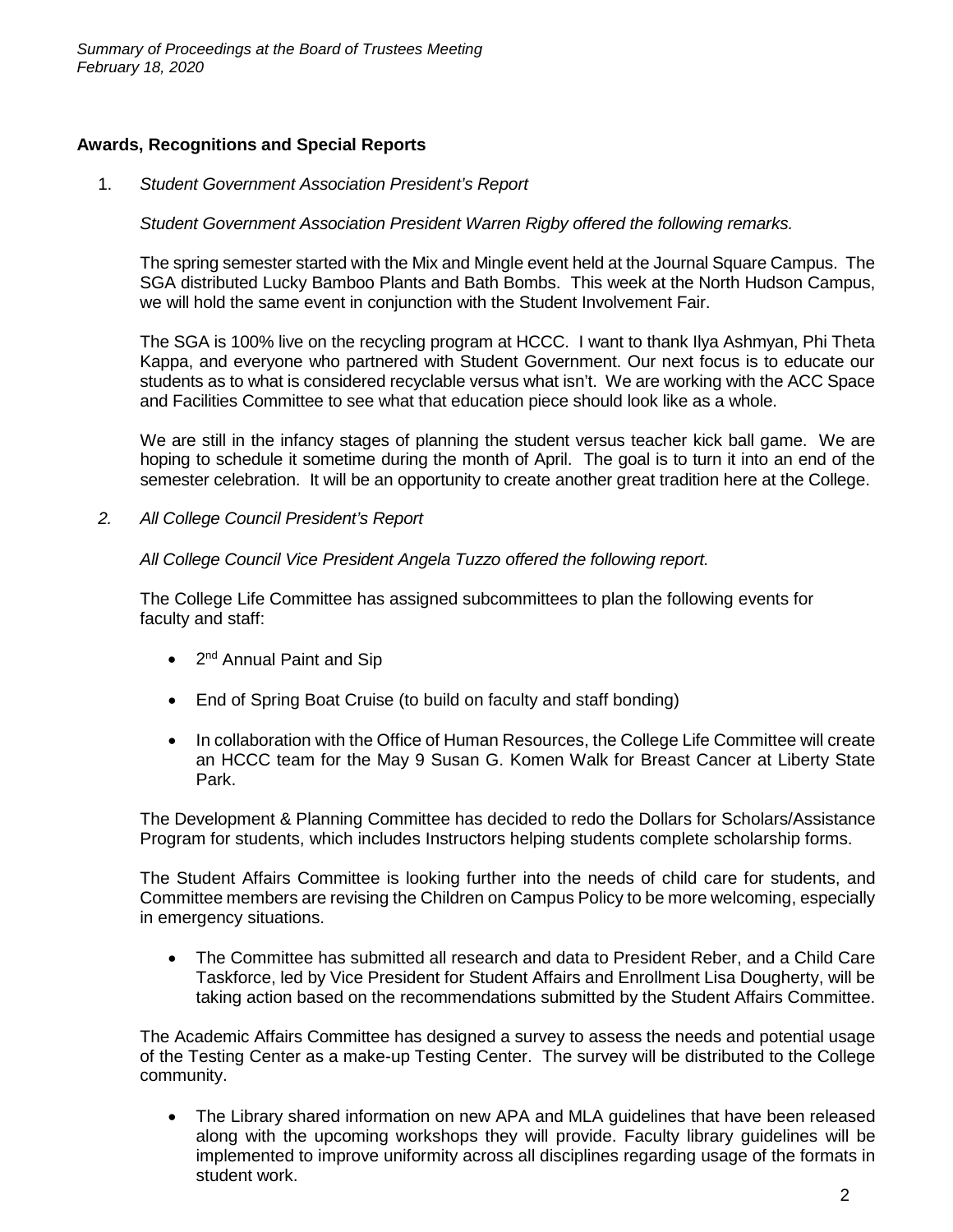- The Committee has continued to develop enhancements to online services.
- "Examity" software has been implemented for students to take the entrance exam online through the testing service.
- More policies and procedures are being worked on to improve the online student experience.

The Technology Committee is working on a printing allotment to reduce paper waste in the libraries and computer labs, which will include a Tagline, "THINK BEFORE YOU PRINT."

The Space and Facilities Committee is working on the following initiatives.

- Phase 1 Recycling Program Recycling is in place at 100% throughout the College. Bins have been placed in all locations and trash cans have been removed from all offices**.**
- Phase 2 Recycling Program The Education Program for recycling is underway to ensure the College community is aware of the program. It will include: "How to properly recycle flyers and public service announcements that are created by students, the Communications Department and local agencies."
- A governance recommendation is proposed to address minor changes to the *Smoking on Campus Policy* to include vaping**.**
- *3. President's Report*

*President Reber offered the following remark*s.

Good evening, Trustees.

Warren and Angela, thanks for your reports and your leadership.

I am pleased to begin with a few recognitions.

First, I am delighted to share that Associate Professor of English Katie Sweeting has been awarded a Fulbright Scholarship that will support her teaching in India beginning next July! We congratulate Katie and thank her for her excellence!

Our Five-Star Chapter of Phi Theta Kappa International Honor Society continues to inspire our College community with their leadership and service initiatives, and the excellence they promote in our students. Recently, we learned that four HCCC students, all members of PTK and STEM majors, were selected as semifinalists for the prestigious Jack Kent Cooke Undergraduate Transfer Scholarship. They are among 456 semifinalists – out of about 1,500 applicants nationwide – who are advancing to the next level of consideration for this scholarship that provides full funding for a baccalaureate degree and often for a master's degree. We congratulate HCCC students Abdellah Amrhar, Mohanad Mohamed, Aberahim Salhi, and Nghia Vo!

In addition, we celebrate two HCCC Phi Theta Kappa members, who are among just 42 students nationwide to be awarded a NASA Aerospace Scholars Internship in Virginia. They are Brian Ribas and Abderahim Salhi.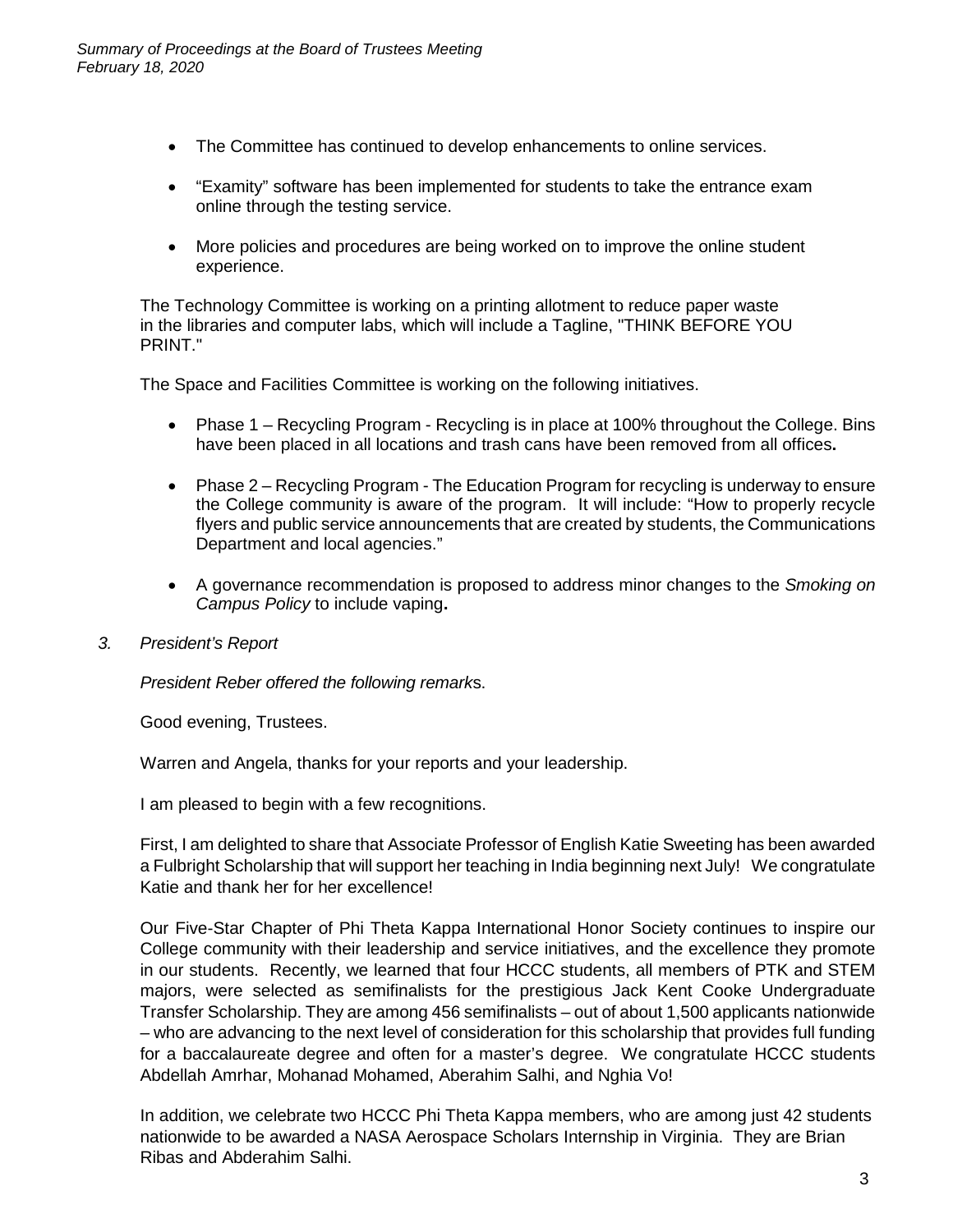Abderahim will also be presenting a workshop at the upcoming Phi Theta Kappa International Honor Society Annual Convention in Dallas, Texas. I look forward to participating with our student, faculty and staff attendees at this convention, where our chapter will again be recognized as a 2020 Phi Theta Kappa REACH Chapter in recognition of our students' continuing success in College completion. We will receive 10 Phi Theta Kappa graduation stoles for students to wear at our May 21 Commencement Ceremony at Red Bull Arena. Congratulations to all members of our inspirational Phi Theta Kappa Honor Society, with very special thanks to Chapter Advisor Ted Lai!

On March 25, our PTK Chapter will celebrate its 25<sup>th</sup> Anniversary! We all look forward to celebrating that milestone accomplishment with a program and dinner beginning at 5:30 p.m. on Tuesday, March 31.

Last Thursday we hosted a standing-room-only reception for Latino community members and leaders in the Gabert Library Sixth Floor Atrium. Over 160 people attended the reception, where we discussed our shared goal of supporting the educational attainment of a larger proportion of Latino community members. The discussion and response were enthusiastic and inspirational. We plan to continue to host events such as this to further engage members of the Latino community and other Hudson County constituencies.

Several of us returned last Wednesday from Washington, DC, where the Association of Community College Trustees held the annual National Legislative Summit attended by community college Trustees, staff and students nationwide. Attending with me were HCCC Trustees Bakari Lee and Pamela Gardner; Alumni Representative to the Board of Trustees, Abderahim Salhi; SGA President, Warren Rigby; Alumnus and HCCC Admissions Representative, Hamza Saleem; Executive Vice President and Provost Eric Friedman; and Vice President Nicholas Chiaravalloti. We heard about many legislative issues of importance to our national community college sector, and we had breakfast with Senator Robert Menendez, followed by meetings with Senator Cory Booker, Congressman Albio Sires, and Congressman Bill Pascrell. Nicholas and members of Senator Menendez's staff provided us a wonderful tour of the Capitol. We were proud to have the largest contingent of New Jersey National Legislative Summit attendees for the second year in a row.

Warren Rigby and Abderahim Salhi are here this evening to share their perspectives from the NLS.

## *Warren Rigby offered the following remarks.*

Being able to speak at the ACCT National Legislative Summit on behalf of our students as well as other students here in New Jersey was a humbling experience as well as a great opportunity. It sends an impactful, and much more powerful message to our legislative partners. We know that they are all on board as to where we want to go with our specific proposals. Hearing that student message and seeing the impact that the message laid out really drives the message home a little clearer. It gets additional support that may or may not have been there.

## *Abderahim Salhi offered the following remarks.*

As a non-traditional immigrant coming here six years ago with no idea of what life would be like for me, the opportunity to attend the ACCT National Legislative Summit was an eye opener for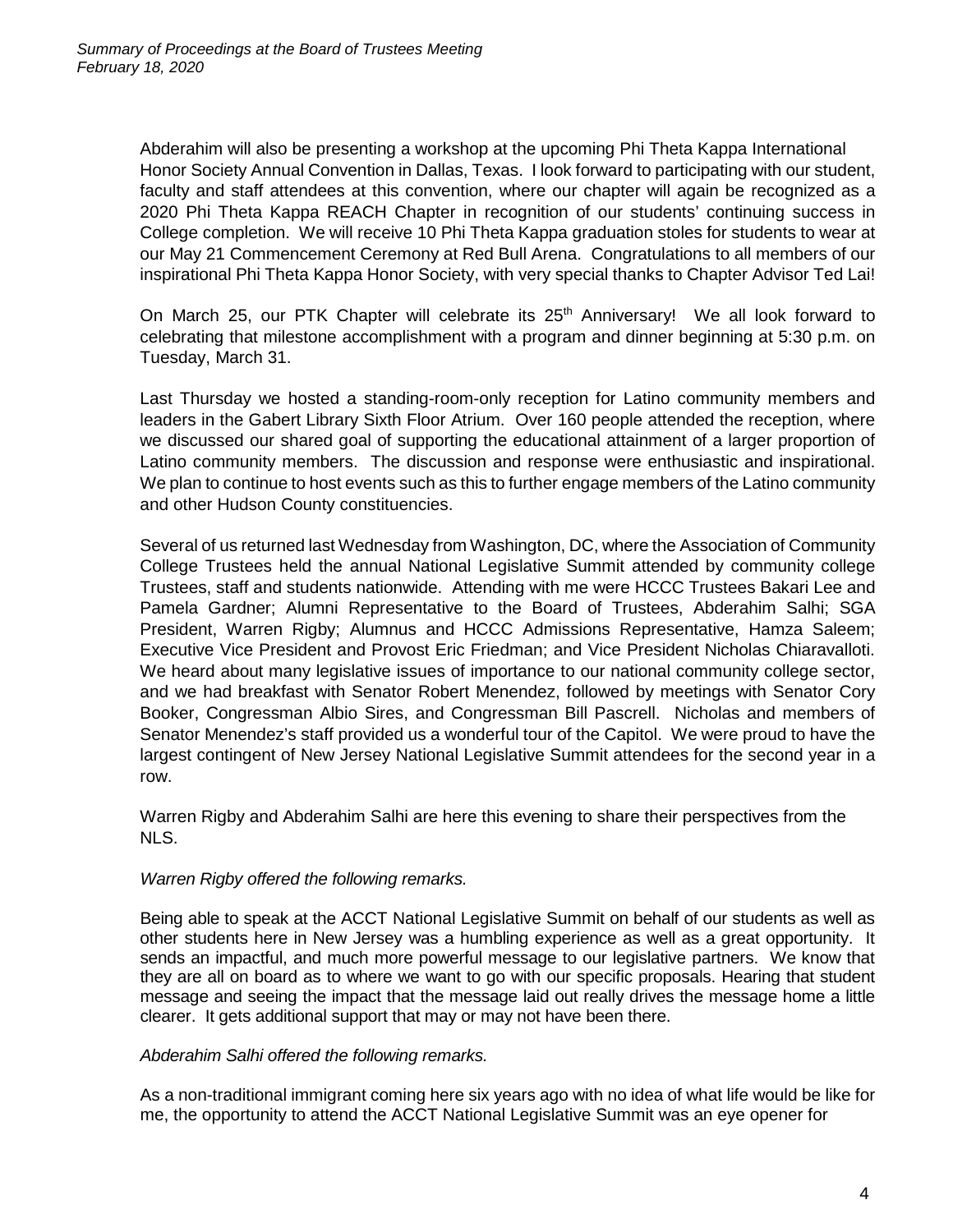someone like me. I had the privilege of attending the conference and meeting members of Congress along with seven students from New Jersey, college presidents, and trustees. It was an experience I would have never imagined. For the first time, I had the chance to see the challenges that are facing community colleges around the country. Many of our students may be taking community college for granted and are not seeing the challenges behind the scenes. There are people who are actually working to take this advantage from us by reducing and cutting funding. As Warren likes to say, there is no better voice than the student's, being able to speak on a personal level. It was amazing and has also given me the chance to be more involved and active in the challenges that are facing community colleges. As a father, I have experienced the challenges regarding child care services facing students who have children. I will do whatever it takes to push that agenda on a national level.

President Reber thanked Warren and Rahim.

#### *Trustee Lee offered the following remarks.*

I was glad to see so many of us from this institution at the ACCT Legislative Summit. My legacy project as Chair of ACCT was the creation of the Student Advisory Trustee Committee, and so I was extremely pleased to see you there, Abderahim, participating with the other twenty students. The Student Advisory Trustee Committee is fantastic work that continues following my chairmanship at ACCT. I want to also acknowledge the work that Nicholas Chiaravalloti did to arrange the breakfast meeting with Senator Menendez. Just to see all of the state of New Jersey, and in particular this institution, so heavily committed and involved in the National Legislative Summit was really fantastic. I can't stress enough how important it was to see so many of our students there representing us, as only they can.

## *Trustee Gardner offered the following remarks.*

Thank you for the opportunity to attend another ACCT National Legislative Summit. The highlight for me, as always, was our students. Just to hear their testimonials about what attending college means to them, their families, and their quality of life. One thing that I was happy to do this year, which was different for me, was to attend the Community College Congressional Forum. It was very informative. The chairpersons were Senators Lamar Alexander (Tennessee) and Patty Murray (Washington). They spoke about the work in progress for the reorganization of the Higher Education Act.

Senator Alexander is advocating the following initiatives.

- \* Increase and continuation of Pell Grants
- \* Giving those who are incarcerated a "Second Chance," an opportunity to go to school, so that when they are released from prison, they can find employment and live a good life.

Senator Murray started her career as a community college teacher, so she understands our needs. She is advocating the following initiatives.

- \* Federal Work Study Program
- \* Pell Grant Support
- \* NJ SNAP (Supplemental Nutrition Assistance Program)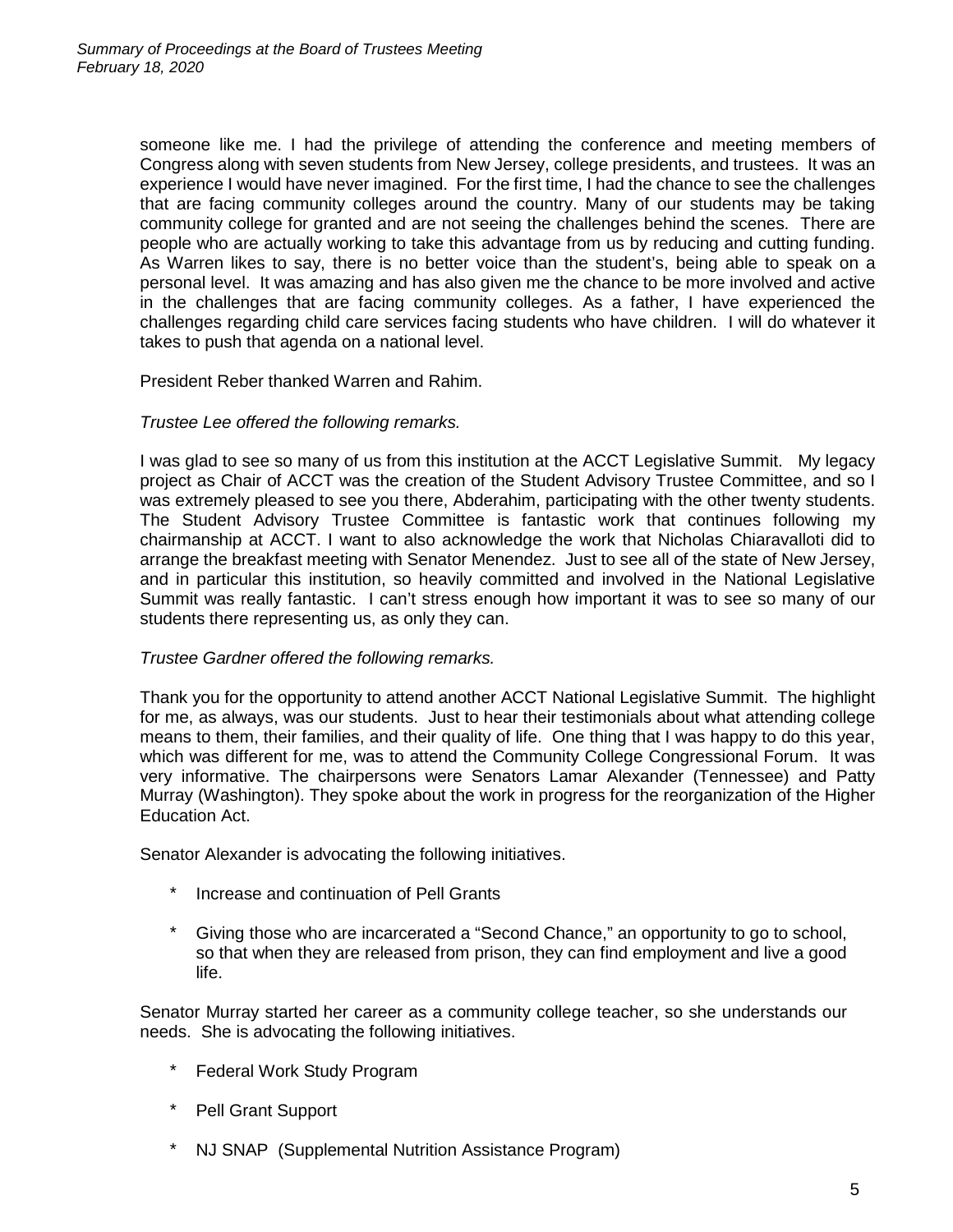- \* Child Care on Campus
- \* Student Debt
- \* Safety on Campus
- \* Civil Rights Protection for Students
- \* Sexual Assault on Campus
- \* Bullying on Campus

## *Nicholas Chiaravalloti offered the following remarks.*

The annual National ACCT Legislative Summit is a wonderful networking opportunity for colleges working together along with legislators on behalf of students. Just as everyone has attested to here, I am happy to have been a part of that as well.

President Reber added that the College thanked Senator Cory Booker, who is launching legislation to provide funding assistance to student-parents who are attending higher education.

## *President Reber resumed his remarks.*

Our budget planning process is well underway. Budget hearings were held during the week of February 3, 2020. Vice President Veronica Zeichner and members of her budget planning committee have led budget hearings throughout the College, to which all members of the College community were invited. The budget hearings centered on staffing needs, technological innovation, capital improvements, grant opportunities, efficiencies, and enrollment projections.

Budget requests were due today. Over the next few weeks, the budget requests will be compiled, and the Cabinet will discuss assumptions regarding tuition increases and credit hour projections. Several Cabinet members and I will meet with Hudson County financial administrators Cheryl Fuller and John Inagaki on April 7, 2020. During this meeting, we will discuss the county allocation and request additional funding to support the College's continued growth around areas of central priority. We will discuss these processes with our Board Executive Committee, Finance Committee and other Board Committees as we move forward.

Our goal is to present a budget resolution at the May 12, 2020 Board of Trustees Meeting. Following Board approval, we will present the 2021 Operating Budget and Chapter 12 request to the Hudson County Board of School Estimate to complete the process. I thank Vice President Zeichner and members of her budget committee for their leadership.

I am pleased to share that our Student Center renovation is nearing completion. Furniture installation is expected to occur in the coming week, and our goal is to move staff into the building on March 2. We have scheduled a Grand Opening Celebration on Thursday, April 9 beginning at 12:30 p.m.

I am pleased to have been invited to speak at the February 25 meeting of the Hudson County Alliance for Action. I have been invited to discuss the growth of the College's physical plant, programs, and our vision for the future. My remarks will be entitled, "Transforming a Campus – Hudson County Community College." The meeting will begin at 9:00 a.m. at The Chandelier Catering in Bayonne. I thank County Executive Tom DeGise, NJCU President Sue Henderson,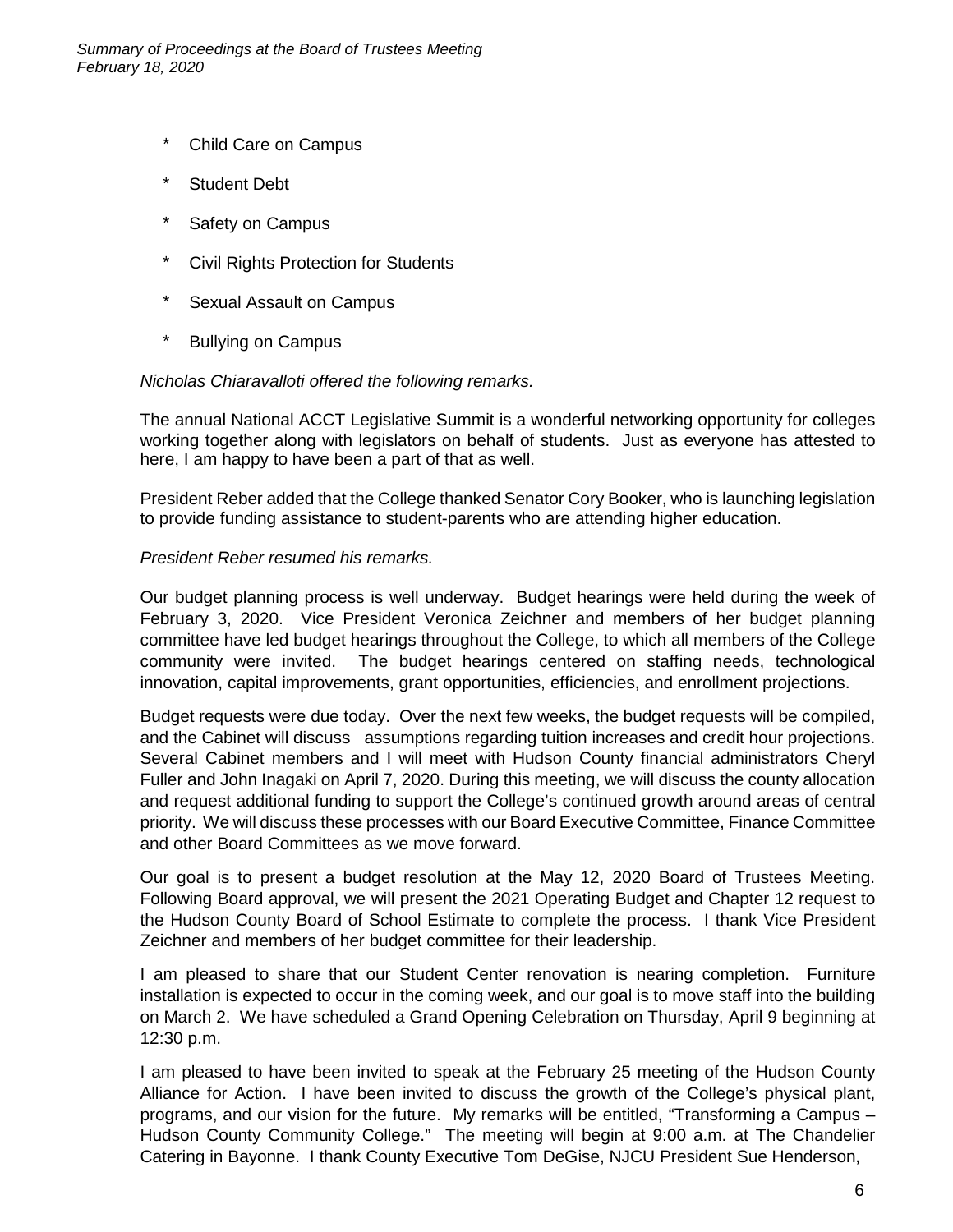and Hudson County Building Trades Council President Patrick Kelleher for the invitation to speak.

Finally, I will leave tomorrow for the annual conference of *Achieving the Dream*, which began today. I will join a team of HCCC staff and students who are already at the conference, which is being held in National Harbor, Maryland. While at the conference, we will meet with our ATD Coaches, Dr. Mary Fifield and Dr. Rene Garcia.

This concludes my remarks. As always, I would be happy to entertain any questions or comments.

Thank you, Trustees.

# *Regular Monthly Reports and Recommendations*

- 1. The Minutes of the Regular Meeting of January 21, 2020 were approved.
- 2. Gifts, Grants, and Contracts Report None

The following actions were taken concerning **fiscal, administrative, lease and capital recommendations** brought forward by the Administration and endorsed by the Finance Committee.

- 1. Resolution Authorizing Purchase of Accuplacer Exams from The College Board of New York, New York, at the cost of \$1.95 per unit; was approved.
- 2. Resolution Extending Elevator Maintenance Contract to Thyssenkrupp Elevator Corporation ("Thyssenkrupp") of Cranford, New Jersey, for an additional two (2) years, February 2020 to January 2022, was approved.

The following actions were taken regarding **personnel recommendations** brought forward by the Administration and endorsed by the Personnel Committee.

- 1. Staff were appointed to the following positions: Custodial Supervisor; Research Analyst; Library Associate, Technology.
- 2. An Appointment was made to the following Temporary Full-time Staff Assignment through June 30, 2020: Director, Accessibility Services.
- 3. Appointments were made to the following Temporary Full-time Faculty Assignments Spring 2020: Instructor, ESL, Non-tenured; Instructor, Culinary, Non-Tenured; Instructor, English, Non-Tenured.
- 4. Appointments of New Part-time Staff through February 2021, were approved.
- 5. Appointments of New Hire Adjuncts, were approved.
- 6. Modifications of Staffing Table for FY 2020, were approved.

## **Section One**:

## *Delete Title(s)*

- *a. Assistant Vice President for Employee Relations*
- *b. Facilities Worker (1)*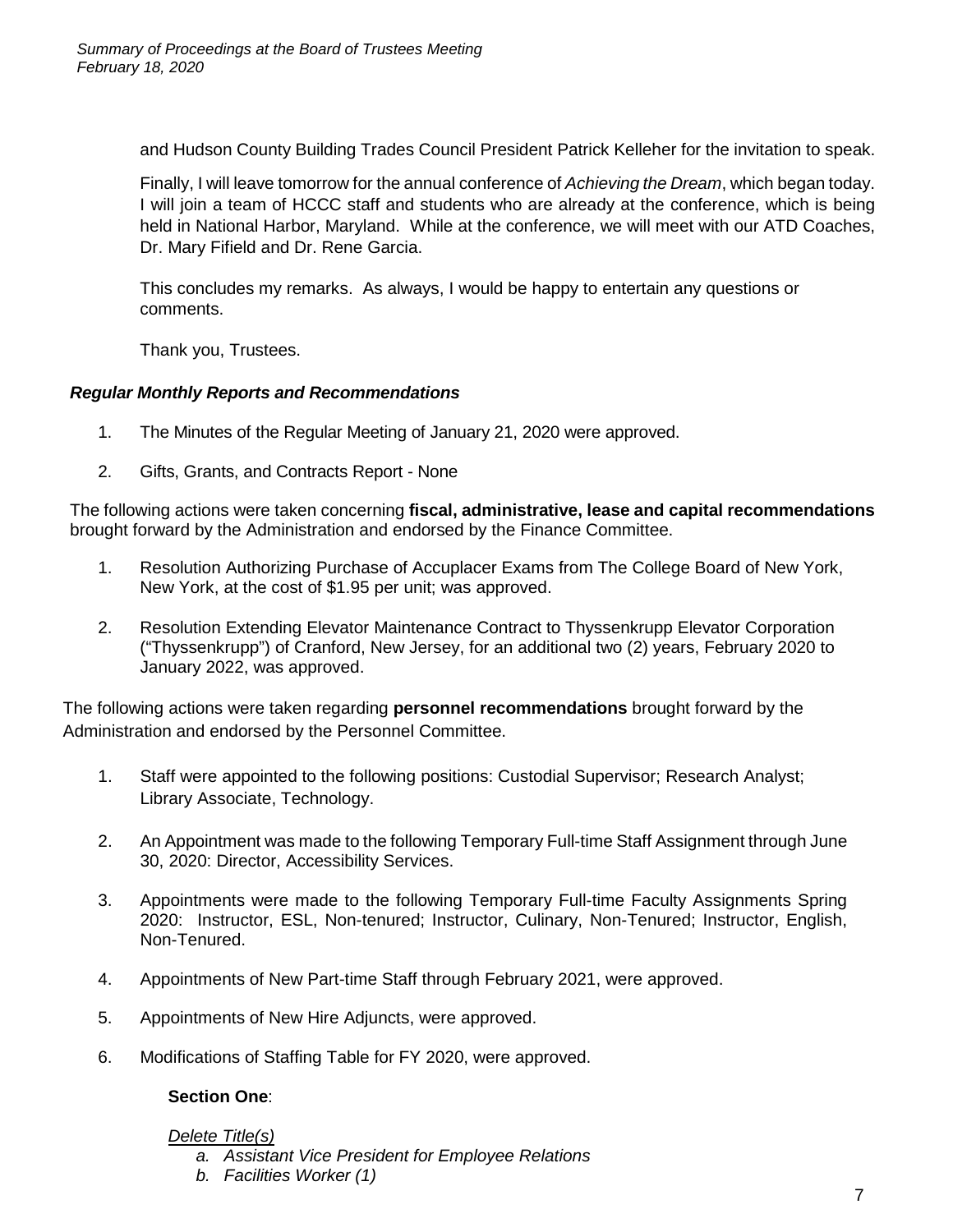*Summary of Proceedings at the Board of Trustees Meeting February 18, 2020*

#### *Section Two:*

*Add Title(s)*

*a. Director of Human Resources*

*b. Building Superintendent* 

The following actions were taken regarding **academic and student affairs** as brought forward by the Academic and Student Affairs Committee.

1. Resolution Authorizing Preferred Name Policy (Tabled)

The trustees resumed their discussion regarding the concerns raised by Instructor Patrick Moore concerning the Preferred Name Policy.

President Reber noted that the inspiration for the policy is fueled by sensitivity to diversity, equity, and inclusion. The policy is based on Bergen County Community College's policy, which is considered to be best practice. The policy responds only to an individual's preferred use of a different first or middle name. It does not apply to any legal documents, such as admissions records, official transcripts, enrollment verification, employment and personnel records, paychecks, tax documents, financial aid records, or medical records. All of the records that require the official name to be used will remain unchanged. The preferred name, if approved, would be used internally at the request of the individual, if they follow and comply with the policy for things like college email, class rosters, or the way they want to be referred to by faculty and staff.

Trustee Lee asked President Reber how the request originated. President Reber replied that students and sometimes staff at the College periodically make this request, usually transgender individuals. This is a national phenomenon.

Trustee Gardner said that she doesn't feel there is anything wrong with the idea of a Preferred Name Policy. However, we need to look at the reference to the disciplinary action for a staff or faculty member who does not follow the guidelines.

Student Life and Leadership Assistant Dean Veronica Gerosimo reported that this is a policy that is best practice nationwide. It is verbatim to the policy at Bergen County Community College. It has been vetted by the Registrar's Office, All College Council, the President's Executive Council, and reviewed by a member of the College's legal team.

Trustee Doria expressed his concern about class rosters. The student's last name will not be changed. However, the difficulty becomes if a class roster has a different name compared to a list with grades. What happens when the grades are transferred to the computer? We don't want students to have any difficulties in the future because different names have been used. We need to have the lawyers review this.

Trustee Lee said it should be referred to the President's Advisory Council on Diversity, Equity, and Inclusion and also to the College's General Counsel.

The consensus was to table the Preferred Name Policy until the March 10 Board of Trustees Meeting. In the meantime, the policy will receive further review by College Counsel Sean Dias; the President's Advisory Council on Diversity, Equity and Inclusion; each Trustee Committee, and the Administration.